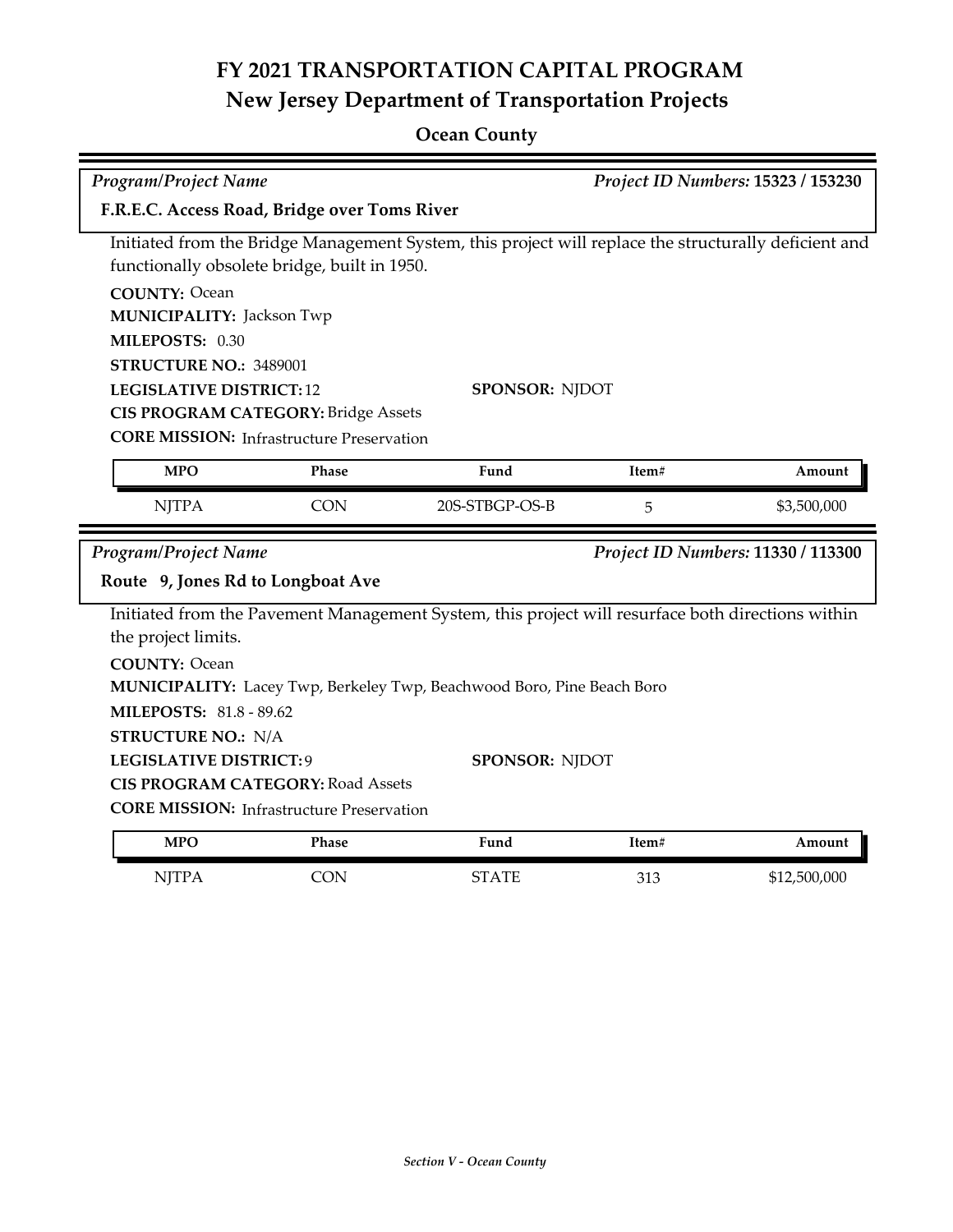## **Ocean County**

| <b>Program/Project Name</b>                       |                                                                                               |                                                                                               | Project ID Numbers: 12404 / 124040 |                                    |  |  |
|---------------------------------------------------|-----------------------------------------------------------------------------------------------|-----------------------------------------------------------------------------------------------|------------------------------------|------------------------------------|--|--|
| Route 37, EB Thomas St to Fisher Blvd             |                                                                                               |                                                                                               |                                    |                                    |  |  |
| limits.                                           | Initiated from the Pavement Management System, this project will resurface within the project |                                                                                               |                                    |                                    |  |  |
| <b>COUNTY: Ocean</b>                              |                                                                                               |                                                                                               |                                    |                                    |  |  |
|                                                   | <b>MUNICIPALITY:</b> Toms River Twp, Island Heights Boro                                      |                                                                                               |                                    |                                    |  |  |
| <b>MILEPOSTS: 6.81 - 10.89</b>                    |                                                                                               |                                                                                               |                                    |                                    |  |  |
| <b>STRUCTURE NO.: N/A</b>                         |                                                                                               |                                                                                               |                                    |                                    |  |  |
| <b>LEGISLATIVE DISTRICT: 10</b>                   |                                                                                               | <b>SPONSOR: NJDOT</b>                                                                         |                                    |                                    |  |  |
|                                                   | <b>CIS PROGRAM CATEGORY: Road Assets</b>                                                      |                                                                                               |                                    |                                    |  |  |
|                                                   | <b>CORE MISSION:</b> Infrastructure Preservation                                              |                                                                                               |                                    |                                    |  |  |
| <b>MPO</b>                                        | Phase                                                                                         | Fund                                                                                          | Item#                              | Amount                             |  |  |
| <b>NJTPA</b>                                      | <b>CON</b>                                                                                    | <b>STATE</b>                                                                                  | 317                                | \$9,320,000                        |  |  |
| <b>Program/Project Name</b>                       |                                                                                               |                                                                                               |                                    | Project ID Numbers: 15372 / 153720 |  |  |
| Route 70, Dakota Trail to Riverview Drive (CR 48) |                                                                                               |                                                                                               |                                    |                                    |  |  |
|                                                   |                                                                                               | Initiated from the Pavement Management System, this project will resurface within the project |                                    |                                    |  |  |
|                                                   |                                                                                               | limits. This project will also include guiderail improvements and ADA compliance ramps.       |                                    |                                    |  |  |
|                                                   |                                                                                               |                                                                                               |                                    |                                    |  |  |
| COUNTY: Burlington, Ocean, Monmouth               |                                                                                               |                                                                                               |                                    |                                    |  |  |
|                                                   |                                                                                               | MUNICIPALITY: Pemberton Twp, Manchester Twp, Brick Twp, Brielle Boro                          |                                    |                                    |  |  |
| <b>MILEPOSTS: 27.9-58.53</b>                      |                                                                                               |                                                                                               |                                    |                                    |  |  |
| <b>STRUCTURE NO.: N/A</b>                         |                                                                                               |                                                                                               |                                    |                                    |  |  |
| LEGISLATIVE DISTRICT: 8, 10, 30                   |                                                                                               | <b>SPONSOR: NJDOT</b>                                                                         |                                    |                                    |  |  |
|                                                   | <b>CIS PROGRAM CATEGORY: Road Assets</b>                                                      |                                                                                               |                                    |                                    |  |  |
|                                                   | <b>CORE MISSION:</b> Infrastructure Preservation                                              |                                                                                               |                                    |                                    |  |  |
| <b>MPO</b>                                        | Phase                                                                                         | Fund                                                                                          | Item#                              | Amount                             |  |  |
| <b>NJTPA</b>                                      | <b>CON</b>                                                                                    | 20S-NHPP                                                                                      | 34                                 | \$33,700,000                       |  |  |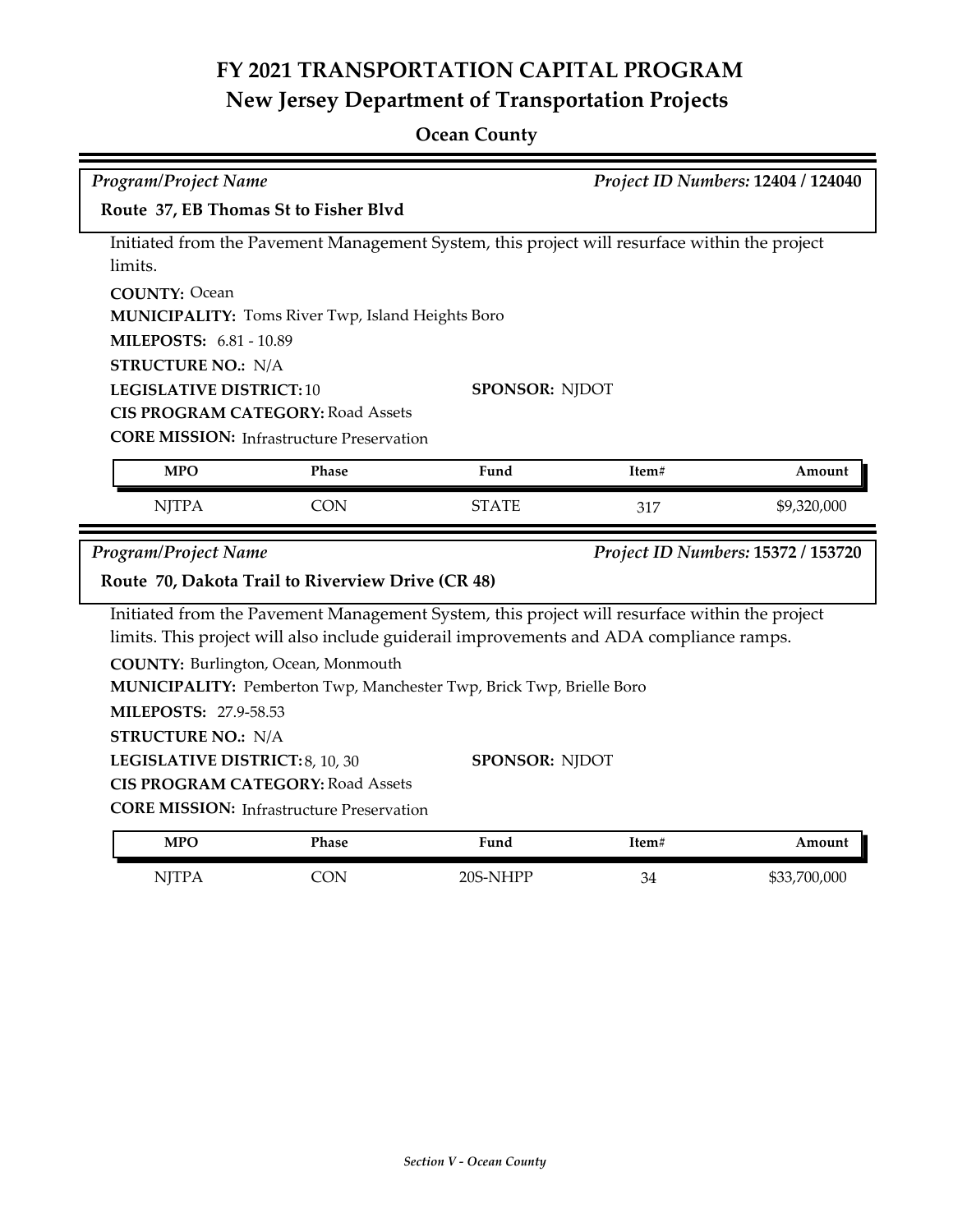#### **Ocean County**

| Program/Project Name | Project ID Numbers: 00357D1 / 158000 |
|----------------------|--------------------------------------|
|                      |                                      |

#### **Route 72, Manahawkin Bay Bridges, Contract 5A - Environmental Mitigation**

This project will include the implementation of Submerged Aquatic Vegetation (SAV) mitigations requirements in the Manahawkin Bay, to comply with environmental permit conditions. The overall goal of this work is to offset losses to SAV, through a combination of adaptive management, and research, to establish and enhance SAV beds within the Barnegat Bay. The research element will include the monitoring of existing SAV beds to measure recovery post Superstorm Sandy, and the adaptive management component will include establishing and/or enhancing up to 10 acres of new or existing beds to facilitate recovery efforts and promote resiliency.

#### **COUNTY:** Ocean

**MUNICIPALITY: Stafford Twp, Ship Bottom Boro** 

**MILEPOSTS:** 26.40 - 28.14

**STRUCTURE NO.:** 1513151

**LEGISLATIVE DISTRICT:** 9

**SPONSOR:** NJDOT **CIS PROGRAM CATEGORY:** Bridge Assets

**CORE MISSION: Infrastructure Preservation** 

| <b>MPO</b> | Phase | Fund      | Item# | Amount    |
|------------|-------|-----------|-------|-----------|
| NJTPA      | DES   | 20S-STATE | 293   | \$850,000 |

*Program/Project Name Project ID Numbers:* **09322 / 093220**

#### **Route 88, Bridge over Beaver Dam Creek**

Initiated by the Bridge Management System, this project will replace the structurally deficient and funtionally obsolete bridge, built in 1923.

| <b>COUNTY: Ocean</b> |                                                     |
|----------------------|-----------------------------------------------------|
|                      | <b>MUNICIPALITY: Brick Twp, Point Pleasant Boro</b> |

**MILEPOSTS:** 7.60

**STRUCTURE NO.:** 1515150

**LEGISLATIVE DISTRICT:** 10

**CIS PROGRAM CATEGORY:** Bridge Assets

**CORE MISSION: Infrastructure Preservation** 

| <b>MPO</b>  | Phase      | ∀und                | ítem# | Amount    |
|-------------|------------|---------------------|-------|-----------|
| <b>TTTT</b> | <b>ROW</b> | ⊃∩ר<br><b>NIHPP</b> | 36    | \$240,000 |

**SPONSOR:** NJDOT